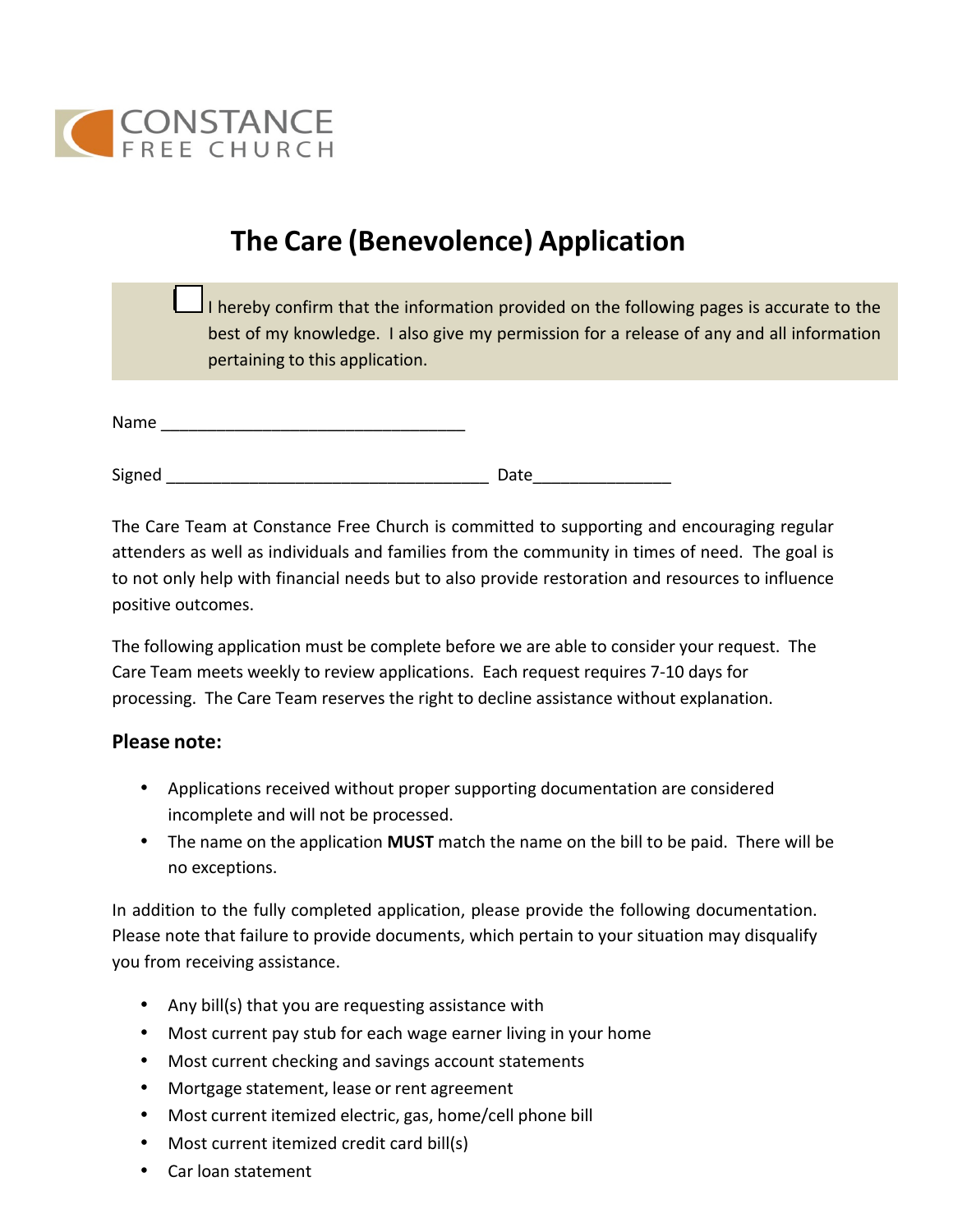This page left intentionally blank, except for this message!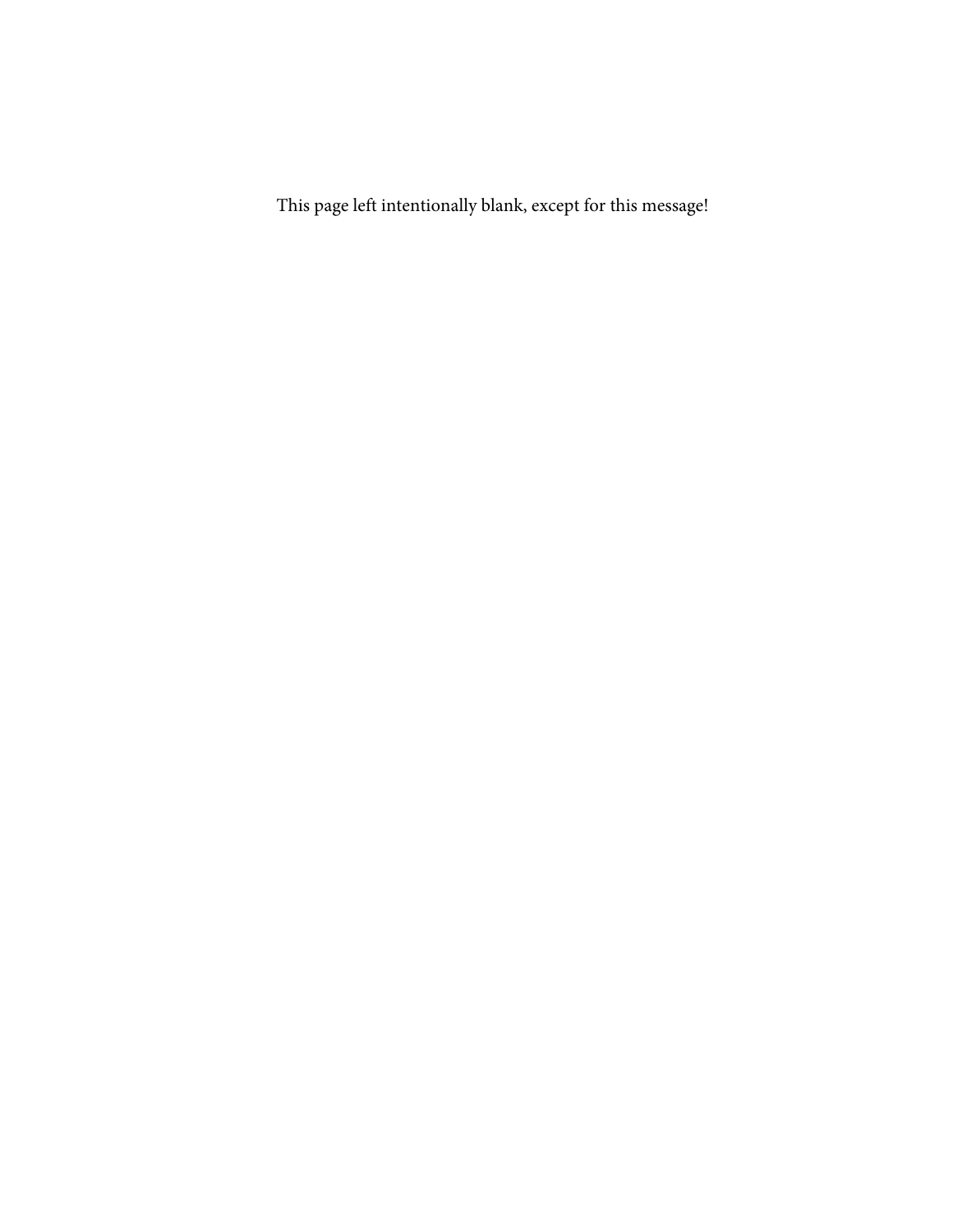#### **Care (Benevolence) Application**

Please attempt to answer all questions on this form. While we realize that many questions are personal in nature, the more specific you can be, the easier it will be for us to evaluate your situation. As stewards of God's resources, we are concerned with your needs.

| Applicant                                                     |     | Tax Filing Status? Head of Hous |                |
|---------------------------------------------------------------|-----|---------------------------------|----------------|
| Name:                                                         |     |                                 |                |
| Address                                                       |     |                                 |                |
| Email:                                                        |     |                                 |                |
| Phone:                                                        |     |                                 |                |
| <b>Marital Status:</b>                                        |     |                                 |                |
| Present Employer:                                             |     |                                 |                |
| Address:                                                      |     |                                 |                |
| If unemployed, what steps are you taking to seek employment?  |     |                                 |                |
| <b>Spouse or Significant Other:</b>                           |     |                                 |                |
| Name:                                                         |     |                                 |                |
| Present Employer:                                             |     |                                 |                |
| Address:                                                      |     |                                 |                |
| If unemployed what steps is he/she taking to seek employment? |     |                                 |                |
| <b>Members Living In Household</b>                            |     |                                 |                |
| Name                                                          | Age |                                 | Tax Dependent? |

\_\_\_\_\_\_\_\_\_\_\_\_\_\_\_\_\_\_\_\_\_\_\_\_\_\_\_\_\_\_\_\_\_\_\_\_\_\_\_\_\_\_\_\_\_\_\_\_\_\_\_\_\_\_\_\_\_\_\_\_\_\_\_\_\_\_\_\_\_\_\_\_\_\_\_\_\_\_\_\_\_\_\_\_\_\_\_\_\_\_\_\_\_\_\_\_\_\_\_\_\_\_\_\_\_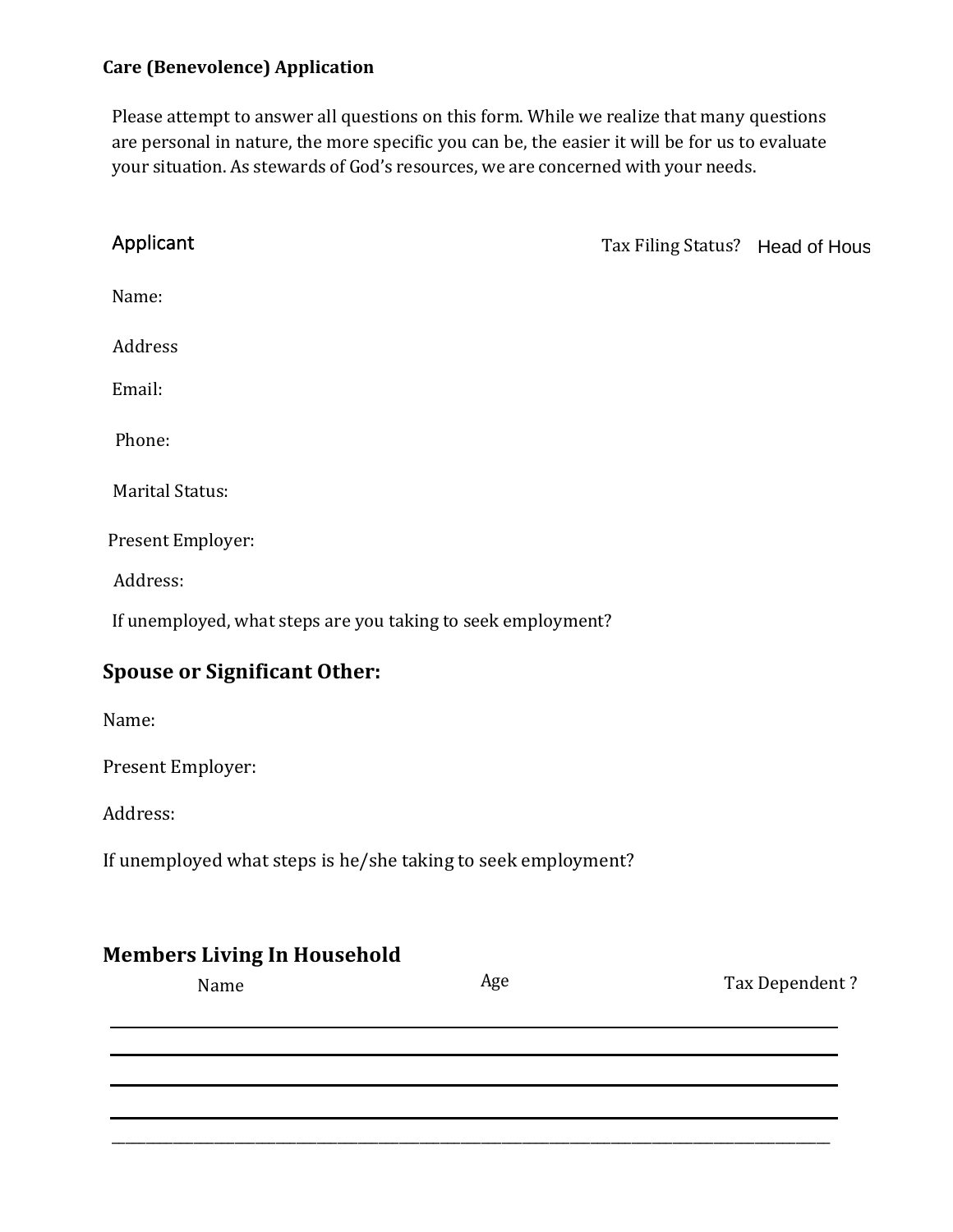## **Additional Information**

What ministry have you been involved in?

How long have you attended Constance? 

List an attender at Constance who knows you: 

Please fill in all information that applies to your household. Write N/A if it does not apply.

Gross Household Monthly Income: \$\_\_\_\_\_\_\_\_\_\_\_

**Source Amount**

Employment Income

Overtime Bonus, Commission

Social Assistance (SNAP, County Assistance, Social Security, Disability, Unemployment, etc.)

Rental or Investment Income 

Other (Alimony, Child Support, etc.)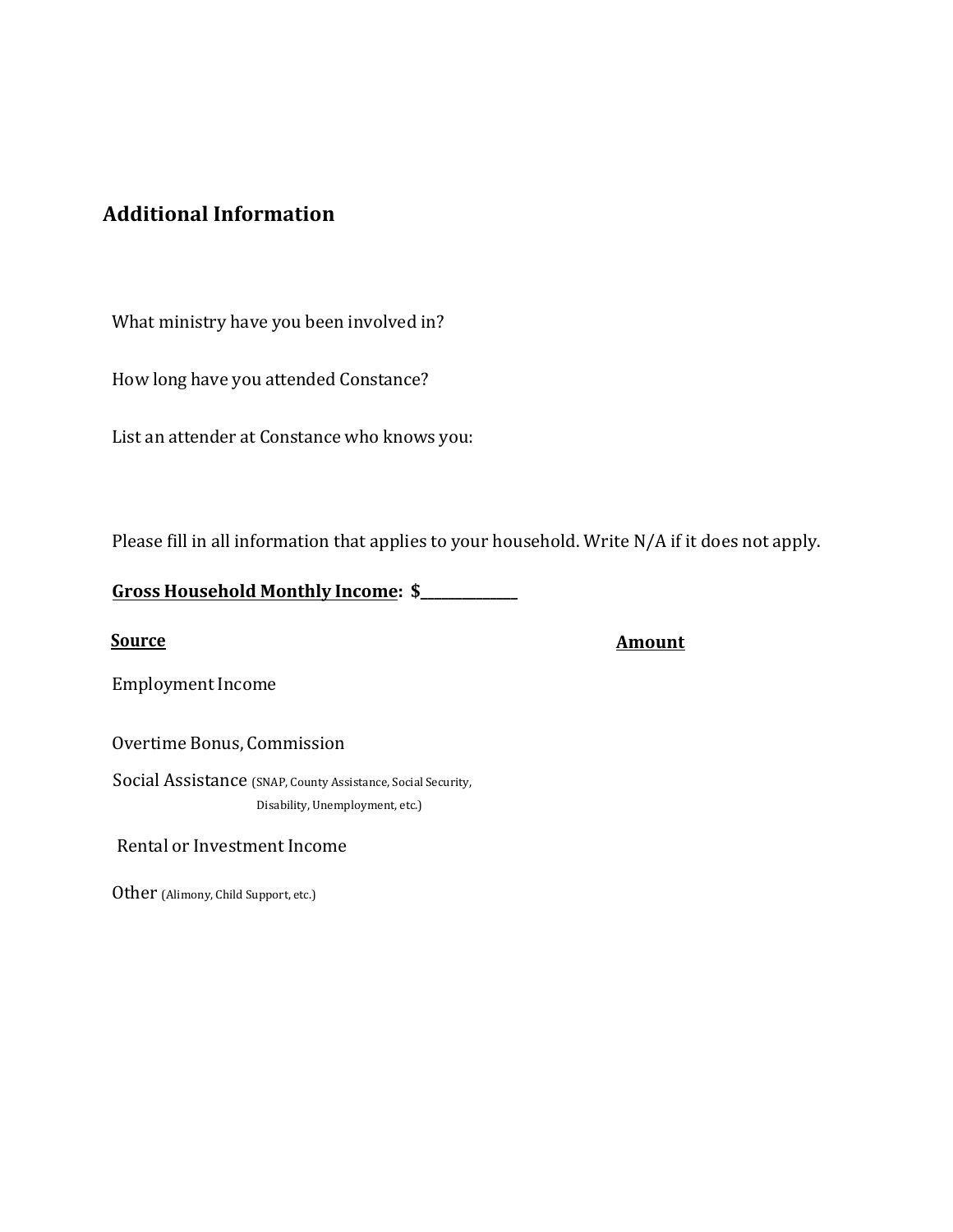#### Monthly Household Expenses: (Please be as specific as possible)

| <b>Type of Debt</b>  | <b>Monthly Amount</b> | Remaining | Rate/Term |
|----------------------|-----------------------|-----------|-----------|
| Rent/Mortgage        |                       |           |           |
| Auto                 |                       |           |           |
| <b>Taxes</b>         |                       |           |           |
| Personal Loans       |                       |           |           |
| Heat                 |                       |           |           |
| Electric             |                       |           |           |
| Phone/Cable          |                       |           |           |
| Credit Cards & Other |                       |           |           |
|                      |                       |           |           |
|                      |                       |           |           |

**Value** 

| Assets:                     |
|-----------------------------|
| <b>Type</b>                 |
| <b>Bank Accounts</b>        |
| Investments - Stocks/Bonds  |
| Property                    |
| Life Insurance - Cash Value |
| Automobile                  |
| <b>Personal Property</b>    |
| <b>Trust Funds</b>          |
| Other                       |

Please list other sources of assistance that you have sought (parents, family, loans, sale of personal property, social programs, consumer credit counseling agency, creditors).

Do you understand any financial request requires financial counseling?

 $Yes$   $\Box$  $No$